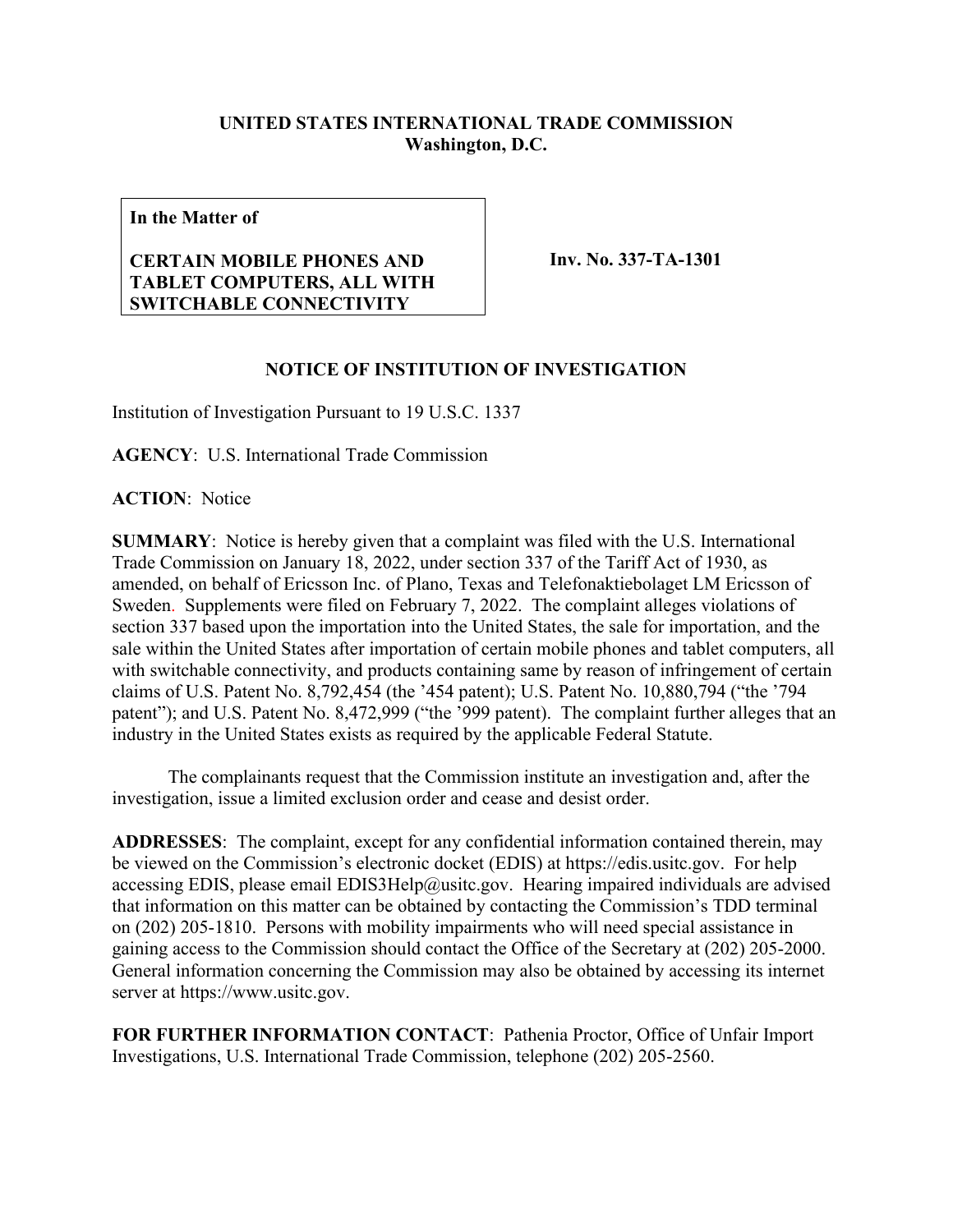## **SUPPLEMENTARY INFORMATION**:

**AUTHORITY**: The authority for institution of this investigation is contained in section 337 of the Tariff Act of 1930, as amended, 19 U.S.C. 1337, and in section 210.10 of the Commission's Rules of Practice and Procedure, 19 C.F.R. 210.10 (2021).

**SCOPE OF INVESTIGATION**: Having considered the complaint, the U.S. International Trade Commission, on February 17, 2022, **ORDERED THAT** –

(1) Pursuant to subsection (b) of section 337 of the Tariff Act of 1930, as amended, an investigation be instituted to determine whether there is a violation of subsection (a)(1)(B) of section 337 in the importation into the United States, the sale for importation, or the sale within the United States after importation of certain products identified in paragraph (2) by reason of infringement of one or more of claims 1, 4, 6, and 8 of the '454 patent; claims 11-20 of the '794 patent; and claims 11-19 of the '999 patent, and whether an industry in the United States exists as required by subsection (a)(2) of section 337;

(2) Pursuant to section 210.10(b)(1) of the Commission's Rules of Practice and Procedure, 19 C.F.R. 210.10(b)(1), the plain language description of the accused products or category of accused products, which defines the scope of the investigation, is "Apple mobile phones and tablet computers, all with switchable connectivity";

(3) Pursuant to Commission Rule 210.50(b)(1), 19 C.F.R.  $\S$  210.50(b)(1), the presiding administrative law judge shall take evidence or other information and hear arguments from the parties or other interested persons with respect to the public interest in this investigation, as appropriate, and provide the Commission with findings of fact and a recommended determination on this issue, which shall be limited to the statutory public interest factors set forth in 19 U.S.C.  $\S$   $\S$  1337(d)(1), (f)(1), (g)(1);

(4) For the purpose of the investigation so instituted, the following are hereby named as parties upon which this notice of investigation shall be served:

(a) The complainants are:

Ericsson Inc. 6300 Legacy Drive Plano, TX 75024

Telefonaktiebolaget LM Ericsson Torshamnsgatan 21, Kista SE-164 83 Stockholm Sweden

(b) The respondent is the following entity alleged to be in violation of section 337, and is the party upon which the complaint is to be served: